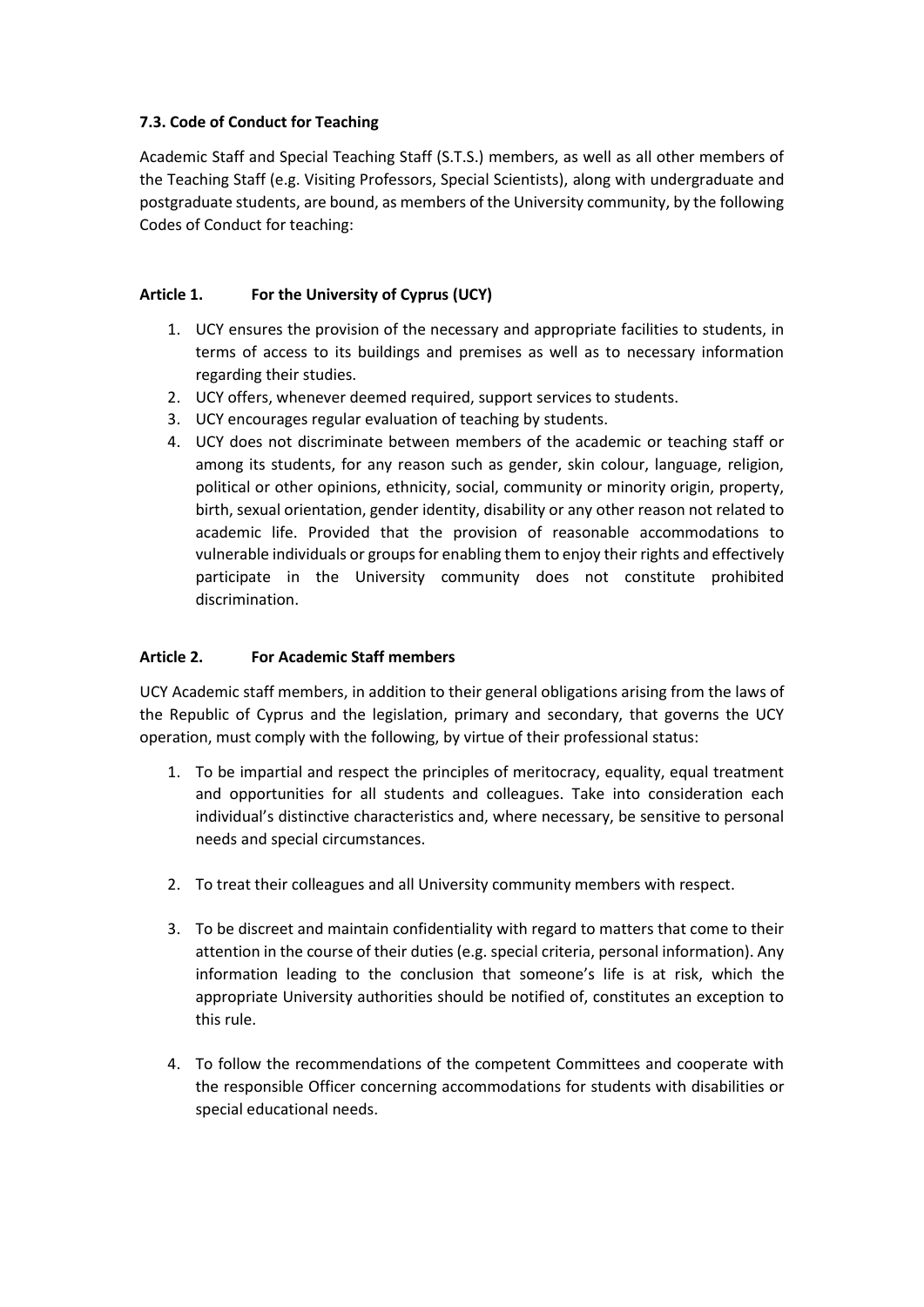- 5. To behave in a dignified manner in performing duties related to their profession or their public presence, both locally and abroad.
- 6. To demonstrate professionalism concerning their social media presence and online posting and comply with the provisions of the Acceptable Use of Services and Information and Communication Systems Policy.
- 7. To meet all that is set out in the course outline and provide sufficient channels for two-way communication with students.
- 8. To exert every effort to fulfil their professional duties with all objectivity and professional impartiality.
- 9. To substantiate their views with composure and seriousness, avoiding any personal confrontation or offensive behaviour, while encouraging and fostering an environment where students can freely express any opposing views.
- 10. Shall not hinder, either explicitly or implicitly, other members of the academic community from exercising their academic freedom, rights and responsibilities.
- 11. Shall not exercise any form of violence (physical and/or psychological and/or verbal) or threaten anyone in the academic environment.
- 12. In the event that they or any of their immediate family members are under assessment or in the event that they or the aforementioned people derive any benefits from said assessment, measures must be taken to ensure impartiality.
- 13. To comply with the provisions of the UCY Regulations of Student Affairs.

Class hours and academic staff members' office hours should be announced promptly on the Internet and should be strictly followed. If, for particularly serious, professional or personal reasons, or for reasons of public interest, an academic staff member is unable to fulfil their obligations on the date and time announced, they must promptly inform of any postponement and reschedule class or of any changes in the office hours. Participation in conferences (at home and abroad) and administrative obligations to the University that cannot be postponed, such as participation in electoral bodies, are considered particularly serious professional reasons. The completion of any missed class, should be done in principle by the same academic staff member and only exceptionally by another academic staff member.

14. Academic staff members and students must ensure that classes start promptly. The same applies to the exam schedule. No pre-examination or individual examination of students is allowed, unless the academic staff member deems that there are particularly serious reasons involved. In case the request for pre-examination or individual examination is made due to health reasons, a medical certificate must be submitted.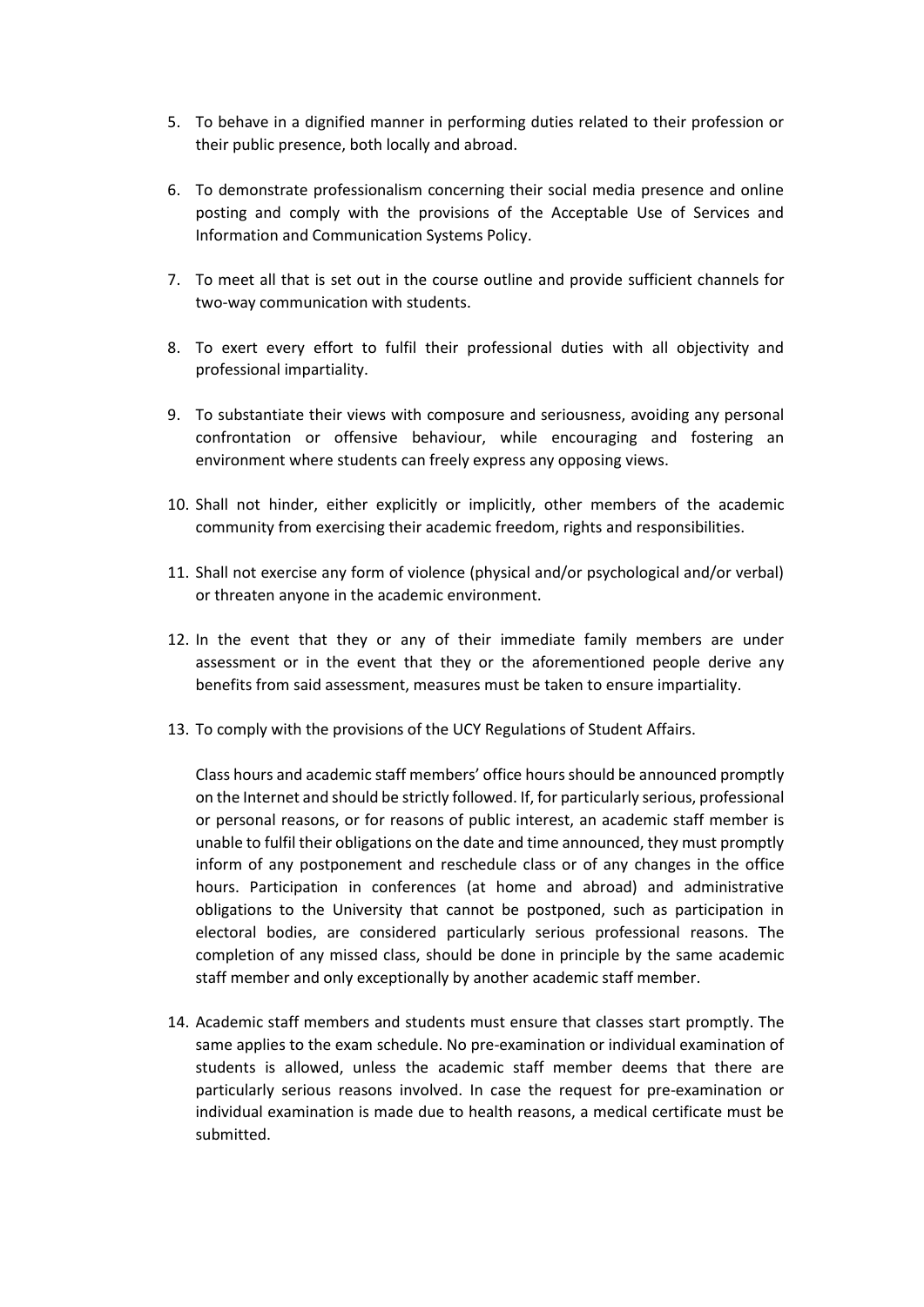- 15. The evaluation of students' performance must be done in a timely and objective manner, according to the course outline.
- 16. Any exploitation or use of students in projects unrelated to their academic or university obligations, especially for purposes of benefit on the part of academic staff members, is prohibited.
- 17. The use of students' theses or any other assignments for research purposes is prohibited without their prior consent or participation.

### **Article 3. For Students**

UCY students, in addition to their general obligations arising from the laws of the Republic of Cyprus and the Legislation that governs the UCY operation, must comply with the following:

- 1. To treat their colleagues and all University community members with respect.
- 2. Shall not exercise any form of violence (physical and/or psychological and/or verbal) or threaten anyone in the academic environment.
- 3. To support their views with composure and seriousness, avoiding any personal confrontation or offensive behaviour.
- 4. To be discreet and maintain confidentiality with regard to matters that come to their attention as a result of their participation in University Bodies and Committees, in compliance with the General Data Protection Regulation (GDPR). Data leakage constitutes a serious disciplinary offence.
- 5. Meetings with teaching staff members concerning student matters are either scheduled in advance, upon prior communication of the student with the teaching staff member or during the latter´s fixed office hours.
- 6. Students have the right to access their academic information as provided by the relevant rules of the University.
- 7. Students who need support have the right to contact the responsible Officer for help or reasonable accommodations.
- 8. Academic staff members and students must ensure that classes start promptly. The same applies to the exam schedule. Failure to arrive on time causes disruption and shows lack of respect. No pre-examination or individual examination of students is allowed, unless the academic staff member deems that there are particularly serious reasons involved. In case the request for pre-examination or individual examination is made due to health reasons, a medical certificate must be submitted.
- 9. Students have the right to see their paper, as well as to ask for explanations regarding the marks they have received.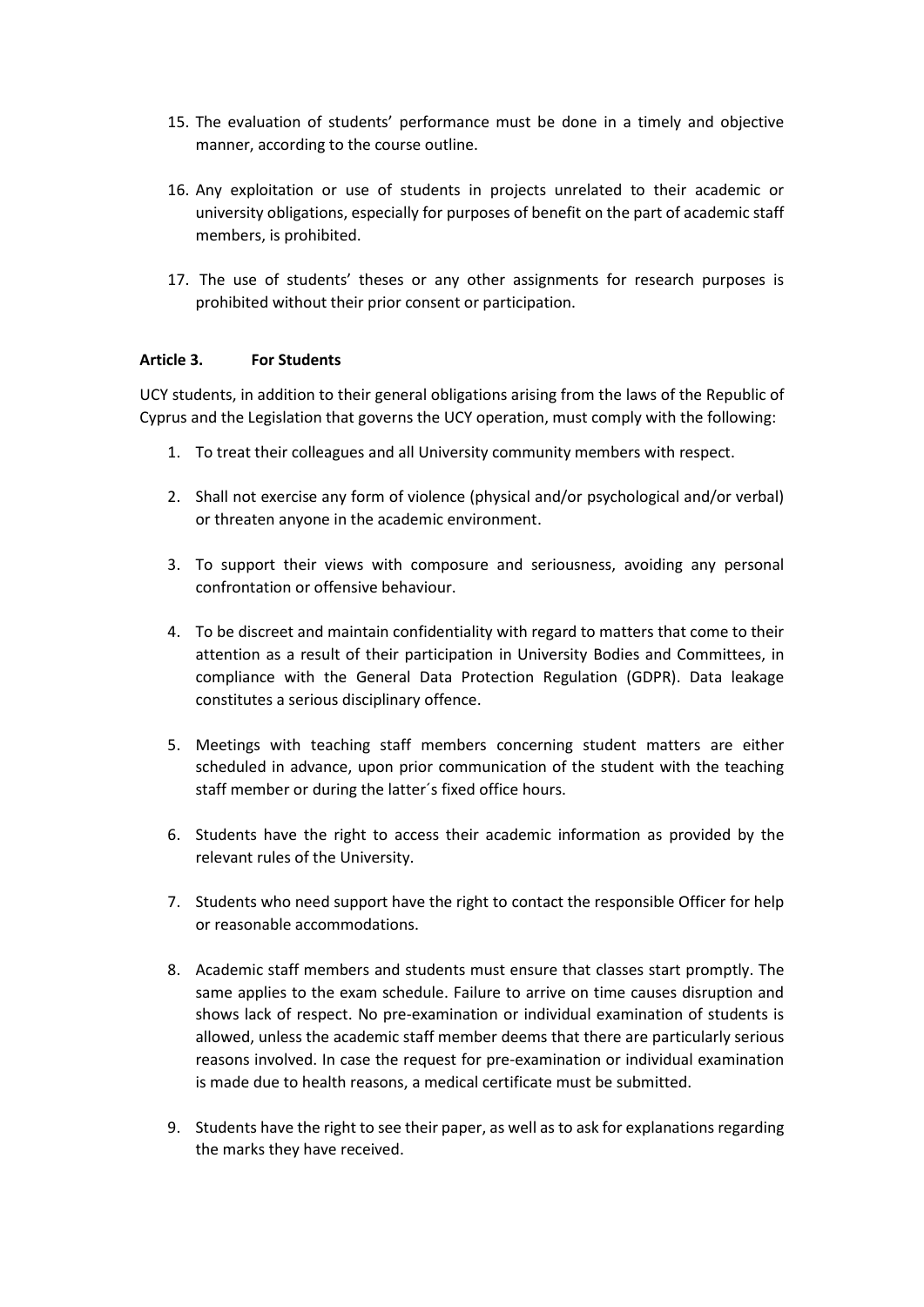- 10. Impersonation in any educational procedure, and especially in examination tests established in the context of a teaching or research procedure relating to the assessment of students' knowledge, skills and abilities, is expressly prohibited and shall be subject to disciplinary and criminal sanctions.
- 11. To comply with the provisions of the Student Disciplinary Regulations.

Any form of copying, unauthorised collaboration with third parties and the use of any kind of resources, notes and electronic media during any examination procedure is prohibited. The use of resources and notes is permitted only if it is allowed by the person responsible for the examination procedure. Academic offences related to written assignments or cases of plagiarism constitute serious disciplinary offences.

Plagiarism is committed when an individual's or an organisation's intellectual work or part of it is published or submitted as an assignment in either printed or electronic form, to meet the students' obligations for an assessment procedure. It also involves the distribution of university notes without the permission of the author and/or the academic staff member.

- 12. Except in cases when the academic staff member permits it for teaching purposes, the use of mobile phones is strictly prohibited during classes and exams.
- 13. It is strictly prohibited to photograph, record or film any person in the classroom and in the academic environment, in general, without the express and prior consent of that person.
- 14. Students are required to use classrooms, public areas and equipment with care. They must also respect class hours and teaching rooms, while complying with the safety rules. Eating in classrooms is prohibited.
- 15. Any announcements that contain information unrelated to the educational procedure may be posted by individual students or student groups only upon the approval of the competent University authorities and in appropriate places.

### **References**

The Code of Conduct for Teaching was drafted using a great number of published sources available from other Greek and International academic Institutions. The following are indicative:

- **1. The University of Birmingham Code Of Ethics**, available at [http://www.birmingham.ac.uk/Documents/university/legal/uob-code-of-ethics.pdf.](http://www.birmingham.ac.uk/Documents/university/legal/uob-code-of-ethics.pdf)
- **2. Columbia University, Code of Conduct**, available at [http://www.columbia.edu/cu/compliance/docs/code\\_of\\_conduct/](http://www.columbia.edu/cu/compliance/docs/code_of_conduct/)
- **3. Radford University Code of Ethics,** available at <http://www.radford.edu/content/radfordcore/home/about/code>[-of-ethics.html.](http://www.radford.edu/content/radfordcore/home/about/code-of-ethics.html)